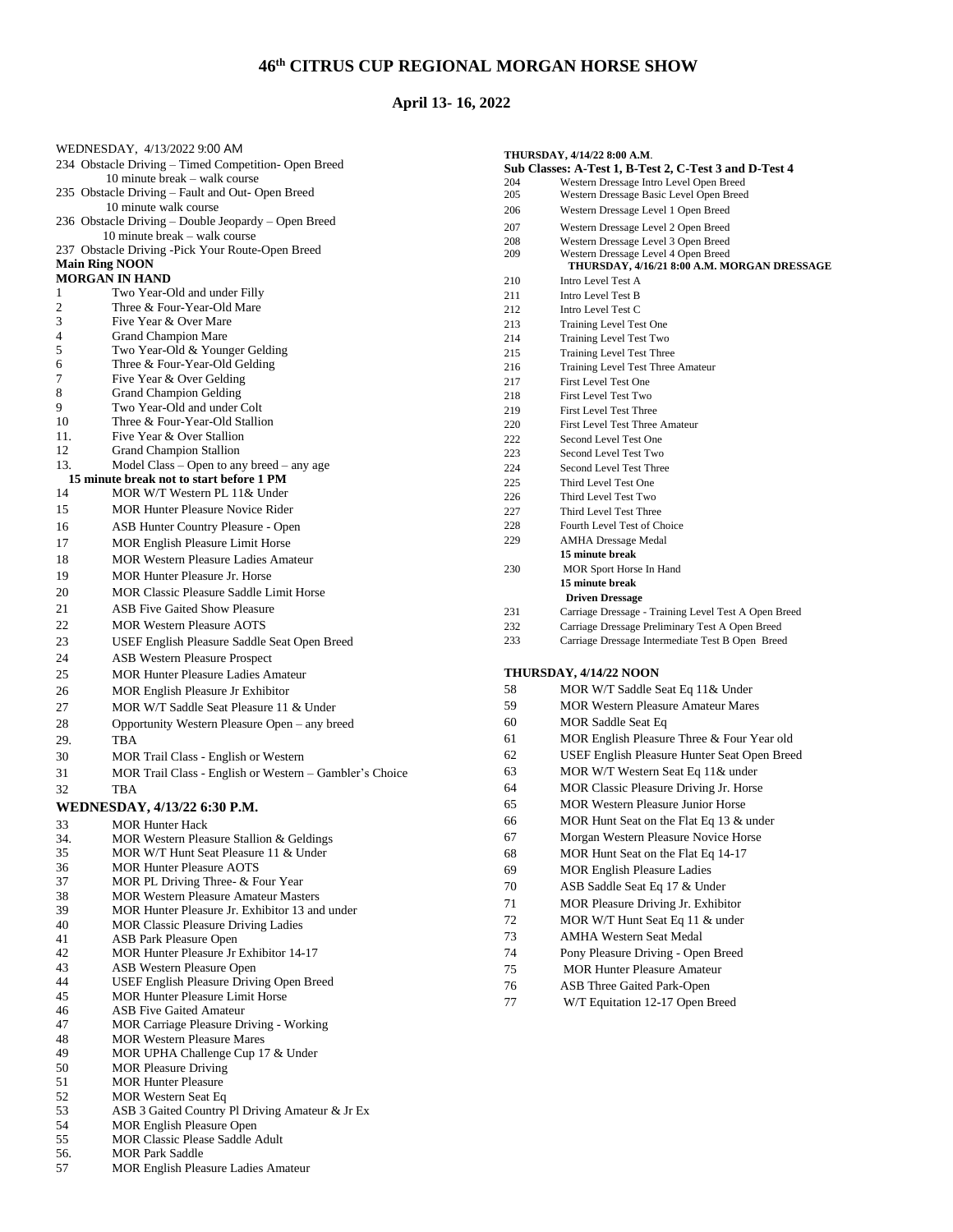#### **THUSDAY, 4/14/22 6:30 p.m.**

- Carriage Pleasure Turn Out– Open Breed
- MOR Western Pleasure Amateur Stallion/Gelding
- MOR PL Driving Two-Year-Old
- Carriage Pleasure Driving- Working Open Breed
- MOR Western Pleasure Jr Ex
- 83 MOR Hunter Pleasure Novice Horse
- MOR Classic PL Driving
- ASB Three Gaited English Country Pleasure Am/ Jr. Ex
- MOR Western Pleasure Limit Horse
- MOR Park Harness Jr Horse
- 88 Saddle and Bridle ASB Shatner Western Pleasure Class
- AMHA Hunt Seat on the Flat Medal
- MOR Park Harness
- MOR Pleasure Driving Amateur
- ASB Three Gaited Amateur
- MOR Classic Pleasure Saddle Junior Ex
- MOR English Pleasure Amateur
- ASB Show Pleasure Driving Amateur /Jr Ex
- Family (Under Saddle) Class Open Breed
- 97 TBA-UPHA Pleasure Challenge Cup

### Friday , 4/15/22 8:00 A.M.

- 98 Opportunity Working Hunter Cross Rails Open Breed 1'6"
- Opportunity Working Hunter Cross Rails Open Breed 1'6"
- Opportunity Schooling Working Hunter Open Breed 2'
- Opportunity Schooling Working Hunter Open Breed 2'
- MOR Working Hunter Jr. Exhibitor 2'6"
- Opportunity Working Hunter I Open Breed 2'6"
- Opportunity Working Hunter Open Breed 2'6"
- AMHA Hunter Seat Over Fences Medal 2'6"
- MOR Equitation Over Fences 2'6"

# **FRIDAY, 4/15/22 NOON Main Ring**

- MOR Fitting & Showmanship 13&under
- MOR Fitting and Showmanship Senior 18 & over
- MOR Fitting and Showmanship 14-17
- Carriage Driving Reinsmanship Open Breed
- 111 ASB Three Gaited English Show Pleasure Am & Jr Ex
- Morgan Carriage Pleasure Driving

# \* <sup>113</sup>Morgan Carriage High Point Award

- Opportunity Western Pleasure Open Open Breed CH
- MOR W/T Western Pleasure 11 & Under CH
- MOR Pleasure Driving Limit Horse
- W/T Pleasure 11 & under Open Breed
- ASB Western Country Pleasure Amateur
- Morgan Classic Saddle Seat Equitation
- MOR Classic Pleasure Saddle Ladies
- Opportunity Working Hunter Open Breed
- Opportunity English Pleasure Limit Rider Any Age Open Breed
- MOR Hunter Pleasure Ladies
- ASB W/T Eq 11 & Under
- MOR Western Pleasure Gentleman
- MOR W/T Hunter Pleasure CH
- MOR Classic Pleasure Saddle Jr. Horse
- MOR Park Saddle Amateur/Junior Exhibitor
- MOR Road Hack
- ASB Hunter Country Pleasure CH
- MOR W/T Saddle Seat Pleasure CH
- MOR Western Pleasure Ladies
- Training Class Open Breed
- TBA CLASS-S&B Pleasure Medallion

#### **FRIDAY, 4/15/22 5:00 P.M.**

- UPHA With Assistance
- Exceptional Challenge Showmanship
- Exceptional Challenge Walk/Trot Eq
- UPHA Exceptional Challenge Cup

#### **After Class 303 BUT NOT BEFORE 6:30 PM**

- Hunter Hack Junior Ex
- 136 W/T Pleasure 12-17 Open Breed
- W/T Open Breed 18&over
- 138 MORGAN DRESSAGE HIGH SCORE AWARD\*\*\*\*
- MOR Classic Pleasure Driving CH
- MOR Working Hunter Under Saddle
- USEF English Pleasure Saddle Seat CH Open Breed
- \$200 MOR Hunter Pleasure CH
- AMHA Saddle Seat Medal
- ASB Show Pleasure Driving CH
- MOR Western Pleasure Jr Ex CH
- 146 \$200MOR Park Harness CH
- ASB Country Pleasure Driving CH
- MOR Pleasure Driving Jr. Horse CH
- \$200 MOR English Pleasure CH
- MOR Pleasure Driving Ladies
- 151 \$200 MOR Western Pleasure Open CH
- ASB Five Gaited Show Pleasure CH
- ASB Park Pleasure Open CH
- ASB Western Pleasure Open CH
- MOR English Pleasure Jr Exhibitor CH
- 155A Winner Take All Sit-A-Buck Open Breed -Jr. Ex. (\$5 bill at entry gate) -Open (\$20 bill at entry gate)

#### **SATURDAY, 4/16/22 8:00 A.M.**

- Opportunity Working Hunter Cross Rails Open Breed Sat 1'6"
- Opportunity Working Hunter Cross Rails Open Breed Sat 1'6"
- Opportunity Schooling Working Hunter Open Breed Sat 2'
- Opportunity Schooling Working Hunter Open Breed Sat 2'
- MOR Working Hunter Jr. Exhibitor 2'6" CH
- Opportunity Working Hunter I Open Breed Sat 2'6"
- Opportunity Working Hunter I Open Breed Sat2'6"
- 163 MOR Equitation Over Fences CH 2'6"

#### **SATURDAY, 4/16/22 11:00 AM To follow class 163 but not before 11AM**

**\*174 OPEN WORKING HUNTER HIGH POINT AWARD**\*\*\*

 USEF English Pleasure Hunter Seat Open Breed CH ASB Western Country Pleasure Amateur CH

Senior Horse Class Stake W/T/C Horse must be 18 and over

- Ranch Riding Open Breed Pattern 2
- Ranch Riding Open Breed Pattern 5 MOR W/T Western Seat Eq CH

171 ASB W/T Eq CH

 MOR English Pleasure Jr. Horse CH MOR Western Seat Eq CH MOR PL Driving Jr. Exhibitor CH MOR W/T Saddle Seat Equitation CH

 MOR Western Pleasure Junior Horse CH Pony Pl Driving Open Breed CH

 MOR W/T Hunt Seat Eq CH MOR Hunter Pleasure Jr. Horse CH W/T Pleasure Open Breed CH W/T 18& over Open Breed CH MOR Classic Saddle Seat Eq CH

MOR Saddle Seat Eq Ch

MOR Hunter Pleasure Jr. Exhibitor CH